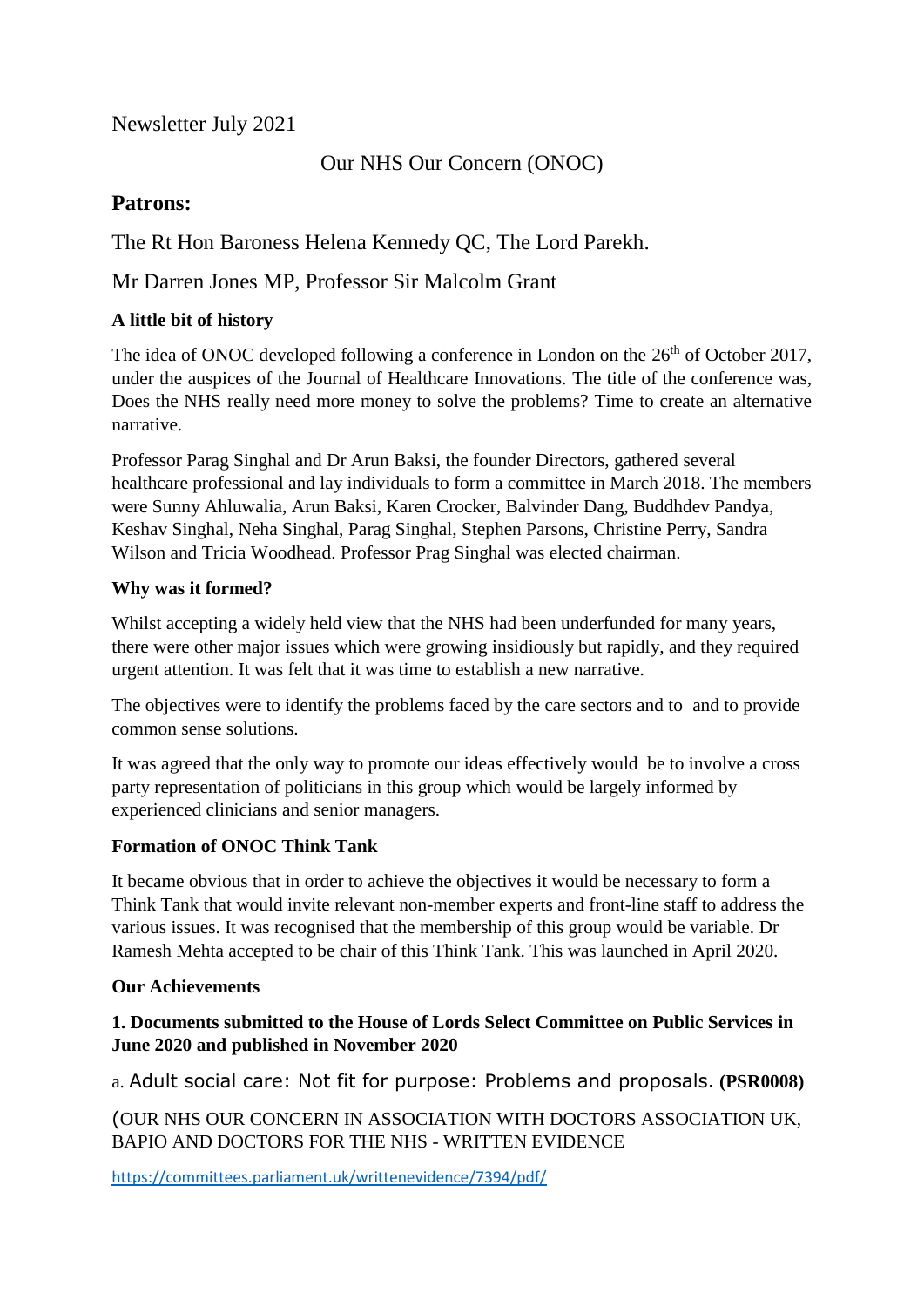#### b. OURCOVID-19: Dots from the Frontline **(PSR0049**)

<https://committees.parliament.uk/writtenevidence/8040/pdf/>

#### (OUR NHS OUR CONCERN, BRITISH ASSOCIATION OF PHYSICIANS OF INDIAN ORIGIN, DOCTORS' ASSOCIATION UK – WRITTEN EVIDENCE)

c. Urgent need for a change in culture; Board members should be elected: A case for a change in the Law

 The experience of Covid pandemic makes this paper even more relevant **(PSR0032)** <https://committees.parliament.uk/writtenevidence/7977/pdf/>

### (OUR NHS OUR CONCERN, DOCTORS ASSOCIATION UK, BAPIO AND DOCTORS FOR THE NHS – WRITTEN EVIDENCE)

d. NHS Board Accountability – a time for a change (**PSR0035)** (Our NHS Our Concern and British Association of Physicians of Indian Origin written evidence) [https://committees.parliament.uk/writtenevidence/7997/pdf/.](https://committees.parliament.uk/writtenevidence/7997/pdf/)

## **2. Evidence submitted to the Parliamentary Select Committee for Health and Social care on the White Paper (Published 13th April 2021+**

<https://committees.parliament.uk/writtenevidence/24946/pdf/>

## **3. Campaigns**

**a. National Care Service – launched February 2021 using the 38degrees platform i.** <https://you.38degrees.org.uk/petitions/national-care-service-1>

ii. Webinar on Health and Care for All, in collaboration with the National Pensioners Convention was held on 8th May 2021.

iii. Why we need a fundamental change in how care services are delivered and funded

b. Small Emergency Departments – New ways of working (18.07.21)

## **4. Other publications** –

- a. Involve the public in understandable language (25.09.17)
- b. Does the NHS really need more money to solve the problems?

Time to create a new narrative (08.10.17)

- c. Establish Ward based Teams (12.10.19)
- d. Creating more space for social care (24.01.20)
- e. NHS Waste of funds and potential savings
- f. FTSU: Dies the NHS have the right culture? (20.07.20)

## **5, Future Activities**